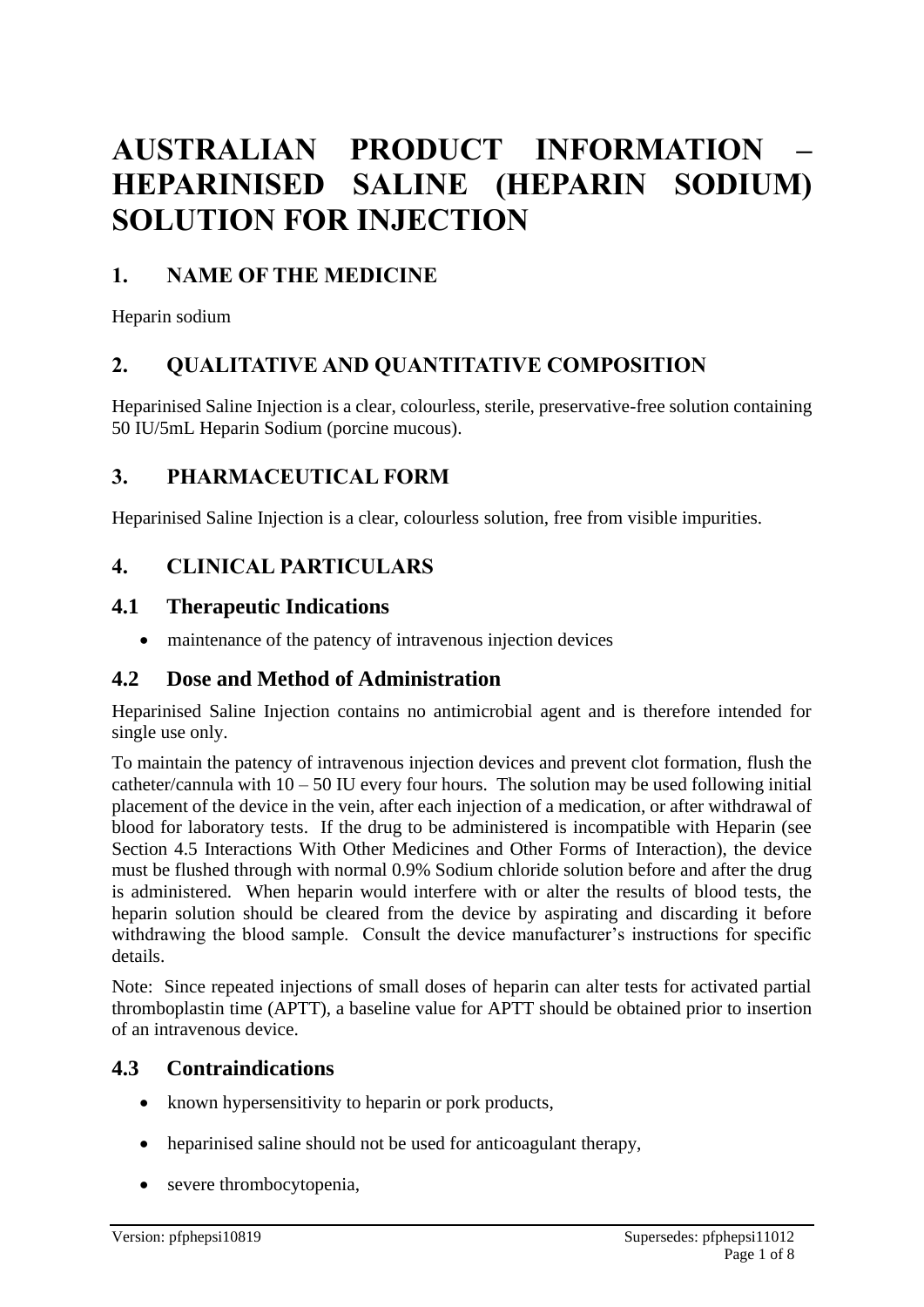- History of heparin-induced thrombocytopenia and heparin-induced thrombocytopenia and thrombosis,
- heparin sodium should not be administered to patients in an uncontrollable active bleeding state (see Section 4.4 Special Warnings and Precautions for Use) except when this condition is the result of disseminated intravascular coagulation.

# **4.4 Special Warnings and Precautions for Use**

Heparin is not intended for intramuscular use.

- Heparinised Saline Injection is not recommended for use in neonates.
- In infants, the cumulative amounts of heparin received from frequent administration of Heparinised Saline Injection during a 24-hour period should be considered.
- Precautions must be exercised when drugs, which are incompatible with heparin, are administered through an indwelling intravenous catheter containing Heparinised Saline Injection (see Section 4.5 Interactions With Other Medicines and other forms of interactions).
- **Haemorrhage:** Haemorrhage can occur at virtually any site in patients receiving heparin. An unexplained fall in haematocrit, a fall in blood pressure, or any other unexplained symptom warrants consideration of a haemorrhagic event. Heparin should be used with caution in conditions in which there is an increased risk of haemorrhage, such as:

*Gastrointestinal:* gastric or duodenal ulcers**,** continuous tube drainage of the stomach or small intestine.

*Cardiovascular:* subacute bacterial endocarditis, severe hypertension*.*

*Surgical:* during and immediately after (a) spinal tap or spinal anaesthesia or (b) major surgery, especially those involving the brain, eye or spinal cord.

*Haematological:* actual or potential haemorrhagic states, such as haemophilia, thrombocytopenia and some vascular purpuras*.*

Elderly patients, particularly women, appear to have a higher risk of haemorrhage and should be carefully monitored.

*Other:* menstruation, liver disease with impaired haemostasis and renal disease.

• **Thrombocytopenia**: Thrombocytopenia has been reported to occur in patients receiving heparin with a reported incidence of 0% to 30%. Platelet counts should be obtained at baseline and periodically during heparin administration. Mild thrombocytopenia (count greater than  $100,000/\text{mm}^3$ ) may remain stable or reverse even if heparin is continued. However, thrombocytopenia of any degree should be monitored closely. If the count falls below  $100,000/\text{mm}^3$  or if recurrent thrombosis develops (see Heparin-induced Thrombocytopenia and Heparin-induced Thrombocytopenia and Thrombosis), heparin should be discontinued, and if necessary, an alternative anticoagulant administered.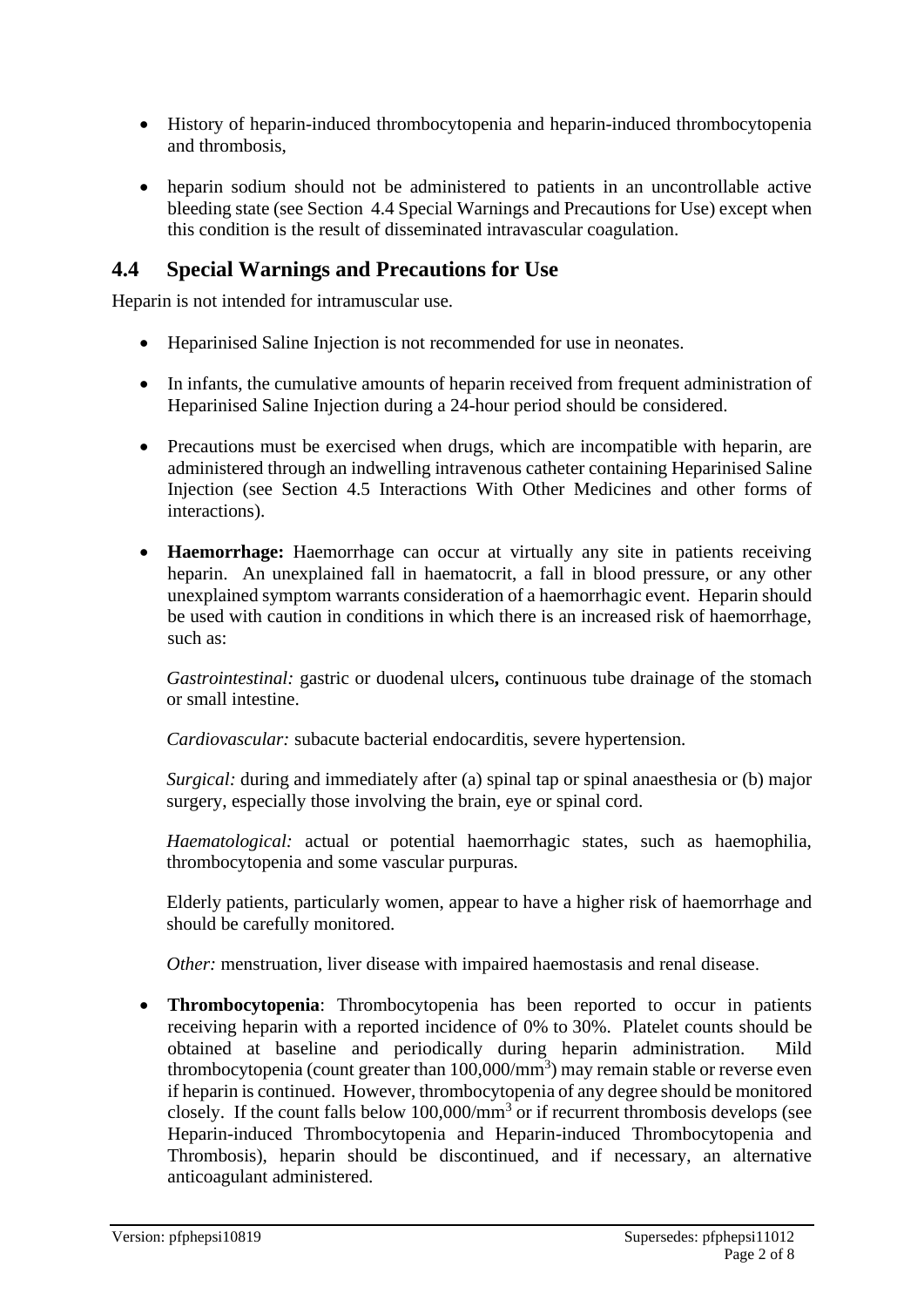- **Heparin-induced Thrombocytopenia (HIT) and Heparin-induced Thrombocytopenia and Thrombosis (HITT):** Heparin-induced Thrombocytopenia (HIT) is a serious antibody-mediated reaction resulting from irreversible aggregation of platelets. HIT may progress to the development of venous and arterial thromboses, a condition referred to as Heparin-induced Thrombocytopenia and Thrombosis (HITT), the so-called "White-Clot Syndrome". Thrombotic events may also be the initial presentation for HITT. These serious thromboembolic events include deep vein thrombosis, pulmonary embolism, cerebral vein thrombosis, limb ischemia, stroke, myocardial infarction, mesenteric thrombosis, renal arterial thrombosis, skin necrosis, gangrene of the extremities that may lead to amputation, and possibly death. Thrombocytopenia of any degree should be monitored closely. If the platelet count falls below 100,000/mm3 or if recurrent thrombosis develops, the heparin product should be promptly discontinued and alternative anticoagulants considered if patients require continued anticoagulation.
- **Delayed Onset of HIT and HITT:** Heparin-induced Thrombocytopenia and Heparininduced Thrombocytopenia and Thrombosis can occur up to several weeks after the discontinuation of heparin therapy. Patients presenting with thrombocytopenia or thrombosis after discontinuation of heparin should be evaluated for HIT and HITT.
- **Hypersensitivity:** As heparin is derived from animal tissues it should be used with caution in patients with a history of allergy as hypersensitivity reactions may occur.
- Laboratory tests: Periodic platelet counts, haematocrits and tests for occult blood in stools are recommended during the entire course of heparin use.

#### **Use in the elderly**

Heparin can cause haemorrhage. Elderly patients (patients over 60 years of age), particularly women, appear to have a higher risk of haemorrhage and should be carefully monitored.

#### **Paediatric use**

Heparinised Saline Injection is not recommended for use in neonates.

#### **Effects on laboratory tests**

#### *Hyperaminotransferasemia*

Significant elevations of aminotransferase [serum glutamic oxaloacetic transaminase (SGOT) and serum glutamic pyruvic transaminase (SGPT)] levels have occurred in a high percentage of patients (and healthy subjects) who have received heparin therapy, although the low dose of Heparinised Saline would not normally evoke this.

# **4.5 Interactions with Other Medicines and Other Forms of Interactions**

- **Platelet inhibitors:** Drugs such as acetylsalicylic acid, dextran, phenylbutazone, ibuprofen, indomethacin, dipyridamole, hydroxychloroquine, and others that interfere with platelet-aggregation reactions (the main haemostatic defence of heparinised patients) may induce bleeding and should be used with caution in patients receiving heparin sodium.
- **Other interactions:** Digitalis, tetracyclines, nicotine, or antihistamines may partially counteract the anticoagulant action of heparin sodium.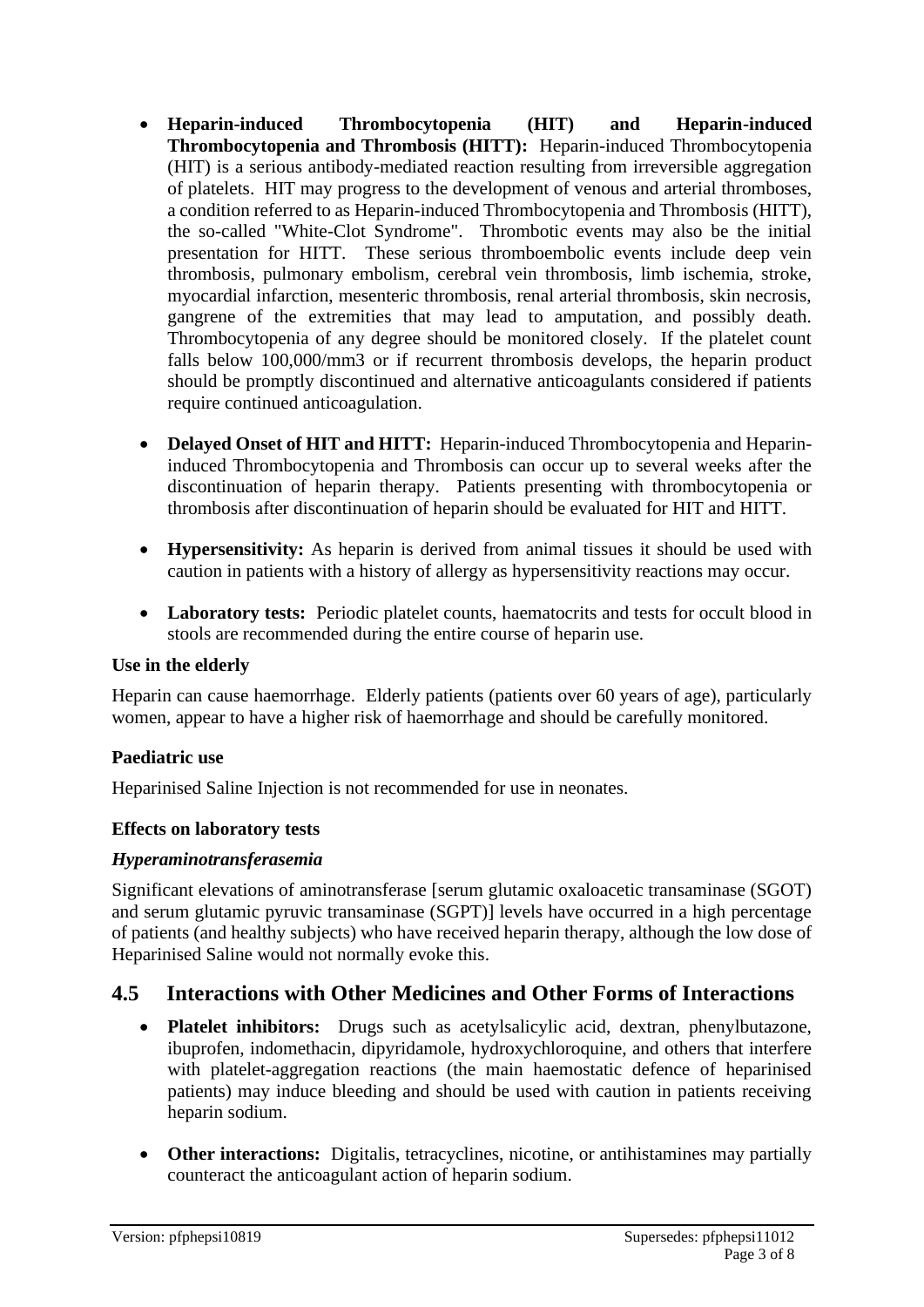- Other medicines which may potentiate the effect of heparin include probenecid, ethacrynic acid, vitamin K antagonists, cytostatic agents, cephamandole, valproic acid and propylthiouracil. High doses of penicillins, some contrast media, asparaginase and epoprostenol may also affect the coagulation process of heparin sodium.
- Heavy alcohol drinkers are at greater risk of major heparin associated bleeding than moderate or non drinkers.
- Experimental evidence suggests that heparin may antagonise the actions of ACTH, corticosteroids and insulin.

# **4.6 Fertility, Pregnancy and Lactation**

### **Effects on fertility**

No reproduction studies in animals have been performed concerning impairment of fertility.

#### **Use in pregnancy - Category C**

Animal reproduction studies have not been conducted with heparin sodium. It is also not known whether heparin sodium can cause foetal harm when administered to a pregnant woman or can affect reproduction capacity. Heparin sodium should be given to a pregnant woman only if clearly needed.

#### **Use in lactation**

Heparin is not excreted in the breast milk.

# **4.7 Effects on Ability to Drive and Use Machines**

# **4.8 Adverse Effects (Undesirable Effects)**

- *Haematological:* Haemorrhage is the major risk associated with heparin therapy although the low dose of Heparinised Saline would not normally evoke this. An overly prolonged clotting time or minor bleeding during therapy can usually be controlled by withdrawing the drug.
- *Hypersensitivity:* Heparin in therapeutic and prophylactic doses is essentially non-toxic but may cause allergic reactions and possibly anaphylactic reactions in susceptible patients. Generalised hypersensitivity reactions have been reported, with chills, fever, and urticaria as the most common manifestations; asthma, rhinitis, lacrimation, headache, nausea and vomiting, and anaphylactoid reactions (including shock) have occurred more rarely. Itching and burning, especially on the plantar site of the feet, may occur.
- *Thrombocytopenia, Heparin-induced Thrombocytopenia (HIT) and Heparin-induced Thrombocytopenia and Thrombosis (HITT) and Delayed Onset of HIT and HITT:* Thrombocytopenia induced by heparin may be of two types. The first is an acute, but usually mild, fall in platelet count occurring within 1 to 4 days of initiation of therapy and which may resolve without cessation of treatment. A direct effect of heparin on platelet aggregation appears to be responsible. The second type is a delayed onset thrombocytopenia, which has an immunological basis, and is more serious. It usually occurs after 7 to 11 days of heparin and drug withdrawal is indicated.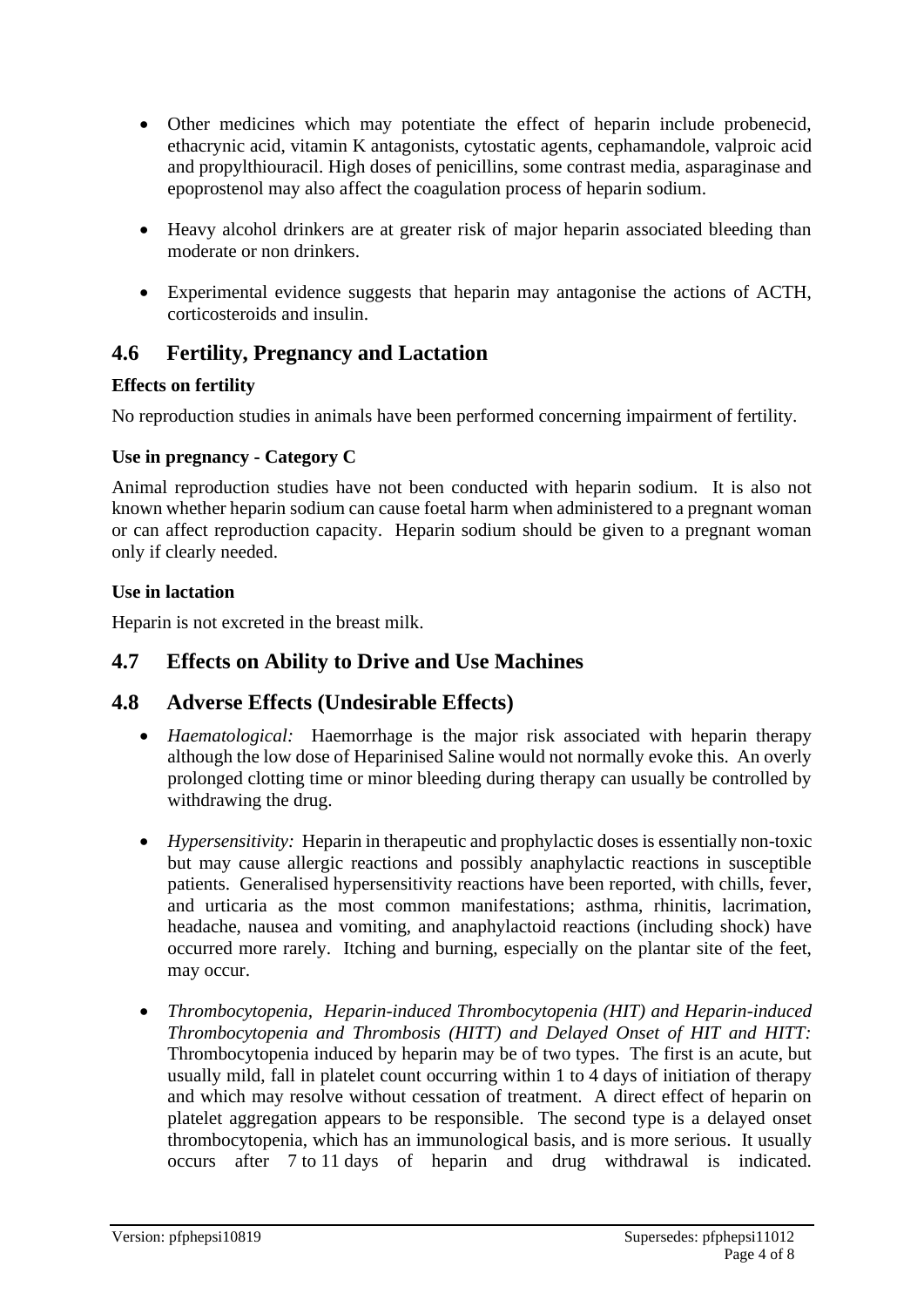Thrombocytopenia of any degree should be monitored closely (see Section 4.4 Special Warnings and Precautions for Use).

• *Local Irritation:* Skin necrosis at the injection site has been reported and is thought to be a local manifestation of heparin induced platelet aggregation and thrombosis. This should be taken as a warning sign in patients who develop it and heparin therapy should be immediately discontinued. Local irritation and erythema have been also been reported.

#### **Reporting suspected adverse effects**

Reporting suspected adverse reactions after registration of the medicinal product is important. It allows continued monitoring of the benefit-risk balance of the medicinal product. Healthcare professionals are asked to report any suspected adverse reactions at [www.tga.gov.au/reporting](http://www.tga.gov.au/reporting-problems)[problems.](http://www.tga.gov.au/reporting-problems)

# **4.9 Overdose**

**Symptoms**: The usual sign of overdosage is bleeding or haemorrhage. Nosebleeds, blood in urine or tarry stools may be noted as the first sign of bleeding. Easy bruising or petechial formations may precede frank bleeding.

**Treatment**: The drug should be withdrawn and clotting time and platelet count should be determined. Prolonged clotting time will indicate that there is an anticoagulant effect requiring neutralisation and in this case, protamine sulfate should be administered. The dose should be calculated by titration of the individual patient's requirements but as a general guide, approximately 1mg of protamine sulfate neutralises 100 IU of heparin (mucous) that has been injected in the previous 15 minutes. No more than 50 mg should be administered, very slowly, in any 10 minute period. Since heparin is being continuously eliminated the dose should be reduced as time elapses. Although the metabolism of heparin is complex, it may, for the purpose of choosing a protamine dose, be assumed to have a half-life of about half an hour after intravenous injection.

Protamine may cause anaphylactoid reactions that may be life threatening. (See the protamine label for additional information). Hence the drug should be given only when resuscitation techniques and treatment of anaphylactoid shock are readily available.

For information on the management of overdose, contact the Poisons Information Centre on 13 11 26 (Australia).

# **5. PHARMACOLOGICAL PROPERTIES**

# **5.1 Pharmacodynamic properties**

### **Class of drug: Anticoagulant**

#### **Mechanism of action**

Heparin is a naturally occurring mucopolysaccharide with *in vitro* and *in vivo* anticoagulant activity. Heparin acts at multiple sites in the normal coagulation systems. Small amounts of heparin in combination with antithrombin III (heparin cofactor) can inhibit thrombosis by inactivating activated factor X and inhibiting the conversion of prothrombin to thrombin. Once active thrombosis has developed, larger amounts of heparin can inhibit further coagulation by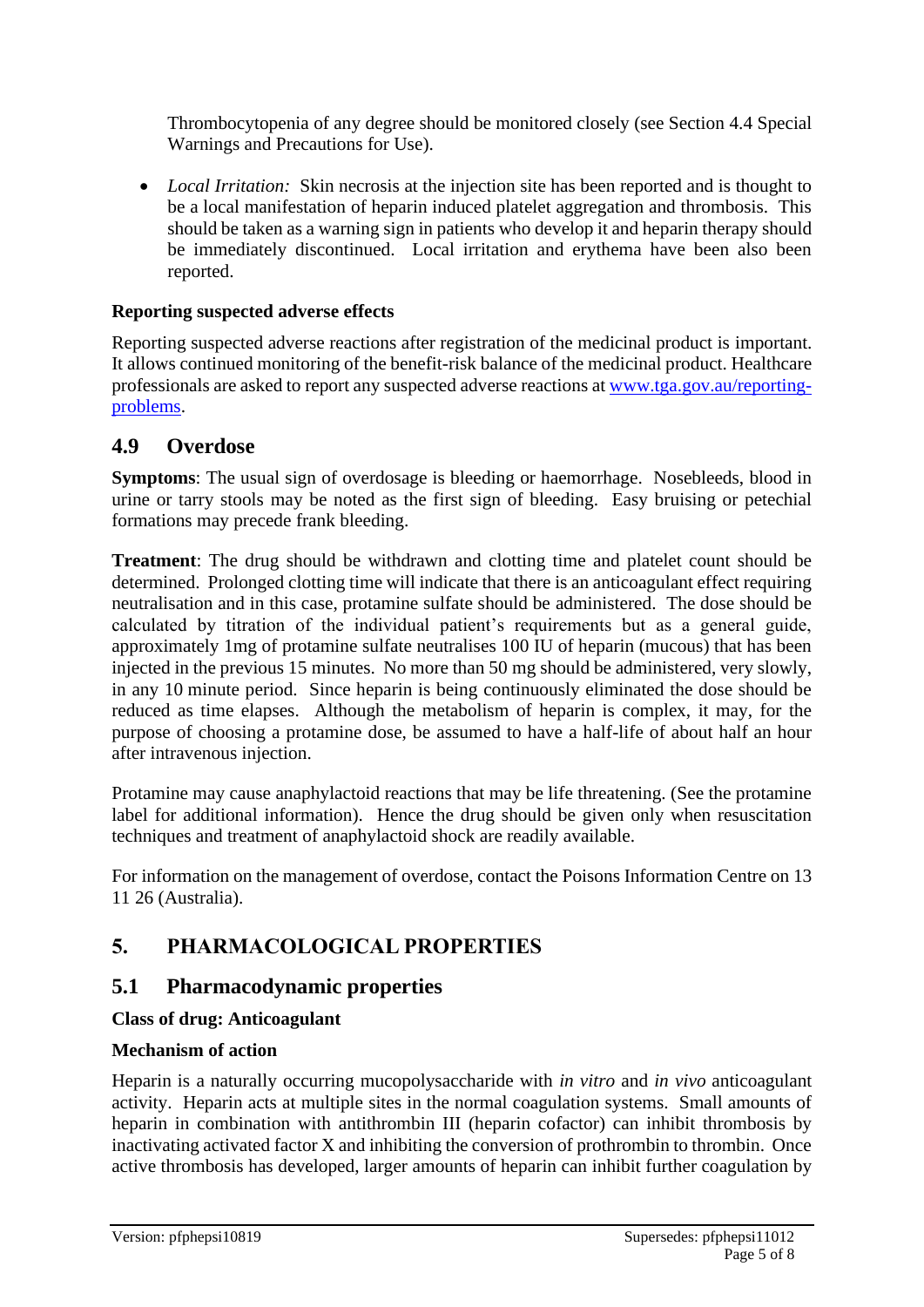inactivating thrombin, which in turn prevents the conversion of fibrinogen to fibrin. Under normal conditions an equilibrium between fibrinogen deposition and lysis keeps the vascular system free of thrombi. Under abnormal conditions of trauma, surgery or circulatory collapse, the equilibrium shifts towards clot formation. The action of heparin is to shift the equilibrium back towards normal thereby reducing clot formation.

# **Clinical trials**

# **5.2 Pharmacokinetic Properties**

Heparin is extensively bound to plasma proteins. It does not cross the placenta and is not excreted in breast milk. The exact route of metabolism of heparin is unknown and well defined renal elimination of the drug has not been identified. In the absence of evidence for a conventional route of elimination, transfer to an extravascular space such as the reticuloendothelial system has been postulated.

Bleeding time is usually unaffected by heparin. Clotting time is prolonged by full therapeutic doses of heparin; in most cases, it is not measurably affected by low doses.

Log linear plots of heparin plasma concentrations with time for a wide range of dose levels are linear, which suggests the absence of zero order processes. Liver and the reticuloendothelial system are the sites of biotransformation. The biphasic elimination curve, a rapidly declining alpha phase ( $t_{1/2}$  = 10minutes) and, after the age of 40, a slower beta phase indicate uptake in organs. The absence of a relationship between anticoagulant half-life and concentration halflife may reflect factors such as protein binding of heparin.

Heparin does not have fibrinolytic activity; therefore, it will not lyse existing clots.

# **5.3 Preclinical Safety Data**

### **Genotoxicity**

No reproduction studies in animals have been performed concerning mutagenesis.

### **Carcinogenicity**

No long-term studies in animals have been performed to evaluate the carcinogenic potential of heparin.

# **6. PHARMACEUTICAL PARTICULARS**

# **6.1 List of Excipients**

Hydrochloric acid

Sodium Chloride

Sodium hydroxide

Water for Injection

# **6.2 Incompatibilities**

Heparinised Saline Injection is incompatible with certain substances in solution. Specialised literature should be consulted to verify with which substances incompatibilities have been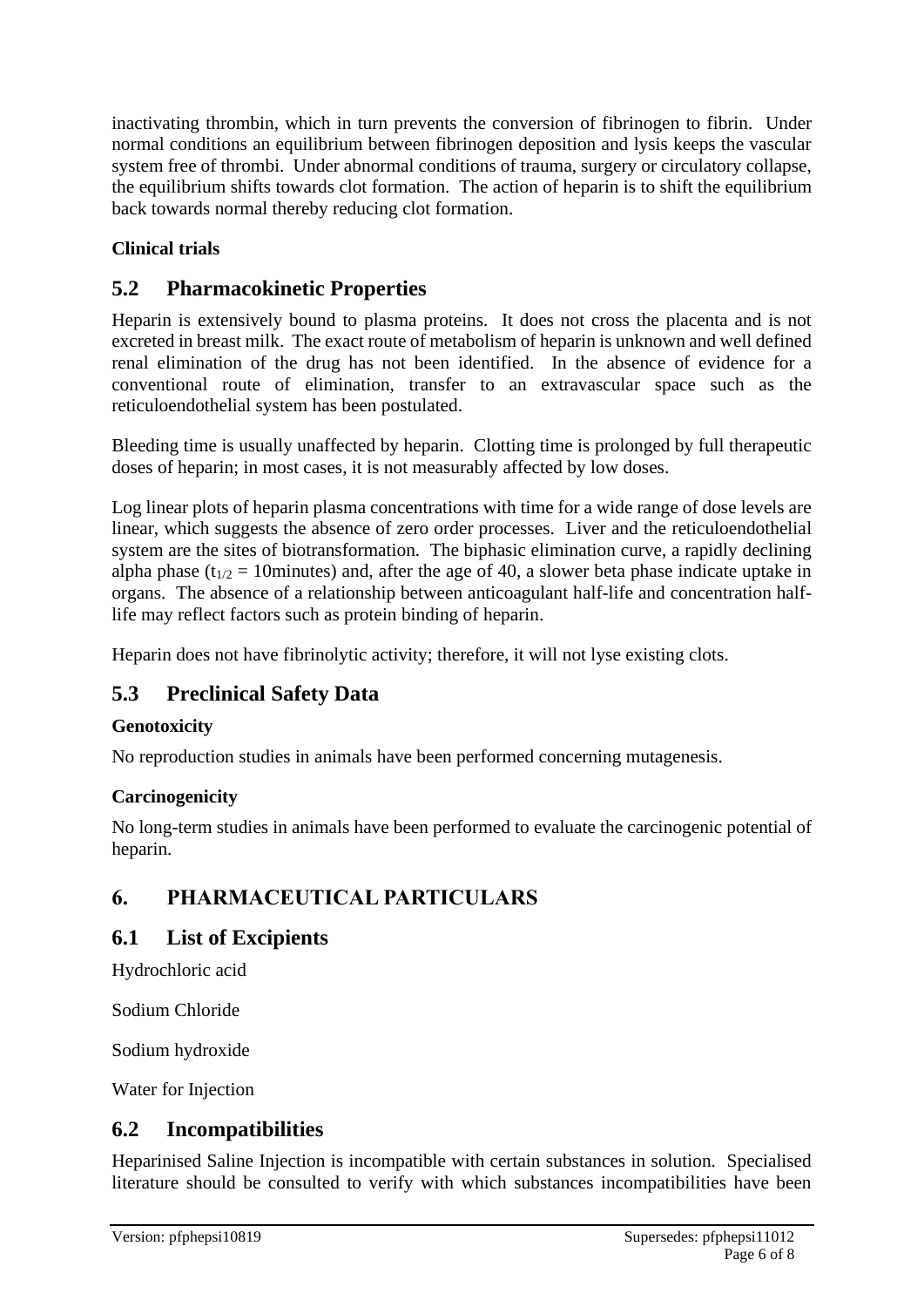noted. The following incompatibilities have been reported: amikacin sulfate, erythromycin lactobionate, gentamicin sulfate, kanamycin sulfate, streptomycin sulfate, tetracycline sulfate, tobramycin sulfate, vancomycin hydrochloride, hydrocortisone sodium succinate, doxorubicin, droperidol, ciprofloxacin, mitozantrone, morphine sulfate, haloperidol lactate, promethazine hydrochloride, codeine phosphate, hyaluronidase, benzylpenicillin sodium, methadone hydrochloride, pethidine hydrochloride, reteplase, methicillin sodium, levorphanol bitartrate, alteplase, amiodarone hydrochloride, ampicillin sodium, aprotinin, cephalothin sodium, cytarabine, dacarbazine, daunorubicin hydrochloride, diazepam, dobutamine hydrochloride, netilmicin sulfate, oxytetracycline hydrochloride, polymyxin B sulfate, streptomycin sulfate, some phenothiazines and vinblastine sulfate.

Heparin sodium has also been reported to be incompatible with cisatracurium besylate, labetalol hydrochloride and nicardipine hydrochloride. Admixture with glucose can have variable effects. Incompatibility has been reported between heparin and fat emulsion.

# **6.3 Shelf life**

In Australia, information on the shelf life can be found on the public summary of the Australian Register of Therapeutic Goods (ARTG). The expiry date can be found on the packaging.

# **6.4 Special Precautions for Storage**

Store below 25ºC. Single use only. Discard unused portion.

# **6.5 Nature and Contents of Container**

AUST R 66684: Heparinised Saline Injection 50 IU/5mL (sterile) Steriluer® (50s) is supplied in an LDPE ampoule.

# **6.6 Special Precautions for Disposal**

In Australia, any unused medicine or waste material should be disposed of in accordance with local requirements.

# **6.7 Physicochemical Properties**

### **Chemical structure**

Heparin is a heterogeneous group of straight-chain anionic mucopolysaccharides, called glycosaminoglycans, possessing anticoagulant properties. It is composed of polymers of alternating derivations of α-D-glucosamido (*N*-sulfated *O*-sulfated or *N*-acetylated) and *O*sulfated uronic acid (α-L-iduronic acid or β-D-glucuronic acid).

Heparin sodium is a preparation containing the sodium salt of a sulphated glucosaminoglycan present in mammalian tissues. It is prepared from the intestinal mucosae of pigs. Heparin sodium is a white or almost white powder, moderately hygroscopic, freely soluble in water.

### **CAS number**

9005-49-6.

# **7. MEDICINE SCHEDULE (POISONS STANDARD)**

S4 (Prescription Medicine)